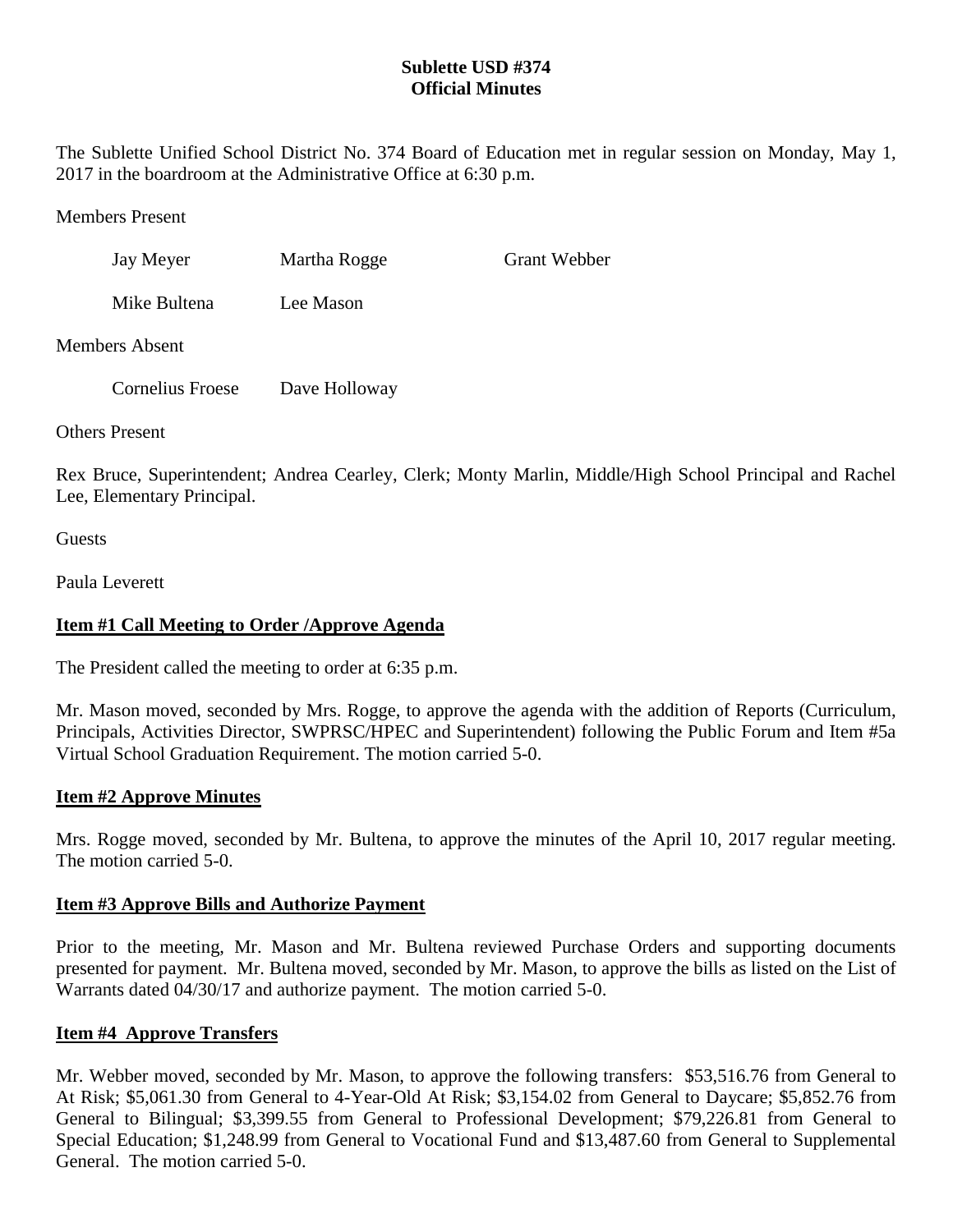Board Minutes Page 2 May 1, 2017

### **PUBLIC FORUM**

There was no public forum.

Reports

Curriculum/Accreditation

No Curriculum report.

### Principals

Mr. Marlin reported Mr. Leverett's Biology II class took their field trip to the Cadaver Lab in Garden City. He also reported a few issues are arising with the maintenance, breakage and correct usage of Chromebooks. He introduced Mrs. Paula Leverett, MS/HS Choir instructor, who reported on the outstanding success at State Choir and Band in Salina last Saturday. Thirty-eight choir students participated in 11 solos and 4 ensembles. All 15 entries received I ratings! The High School Band had 5 solo performers who received ratings of I's and II's.

Mrs. Lee reported on the 3<sup>rd</sup> grade trip to the Garden City Zoo for Earth Day; Kiss A Pig Contest; Ms. Avritt's 3<sup>rd</sup> grade class received a Kansas Dental award of \$250; PTO Carnival was a big success; BEST Bingo Night; Field Day; Elementary musical, "Seussical" on May 11<sup>th</sup>; and a successful Kinder Round-up.

#### Activities Director

Mr. Marlin gave the report for Mr. Carter. He reported that the State is looking at re-classifying schools for the different sports, mainly football. He also commented on the High Plains League Constitution and how it states you must participate in 11-man football as opposed to 8-man to stay in the league.

#### SWPRSC/HPEC

Mr. Meyer reported on the SWPRSC Board meeting. Mr. Bultena reported on the HPEC meeting.

#### Superintendent

No report.

### **Item #5 KASB Membership/Legal Assistance Fund**

Mr. Mason moved, seconded by Mr. Webber, to pay the KASB membership fee of \$7,270 and the legal assistance fund service fee of \$1,650. The motion carried 5-0.

### **Item #5a Virtual School Graduation Requirement**

Mr. Mason moved, seconded by Mr. Webber, to approve the Virtual School graduation requirement of 21 credits. The motion carried 5-0.